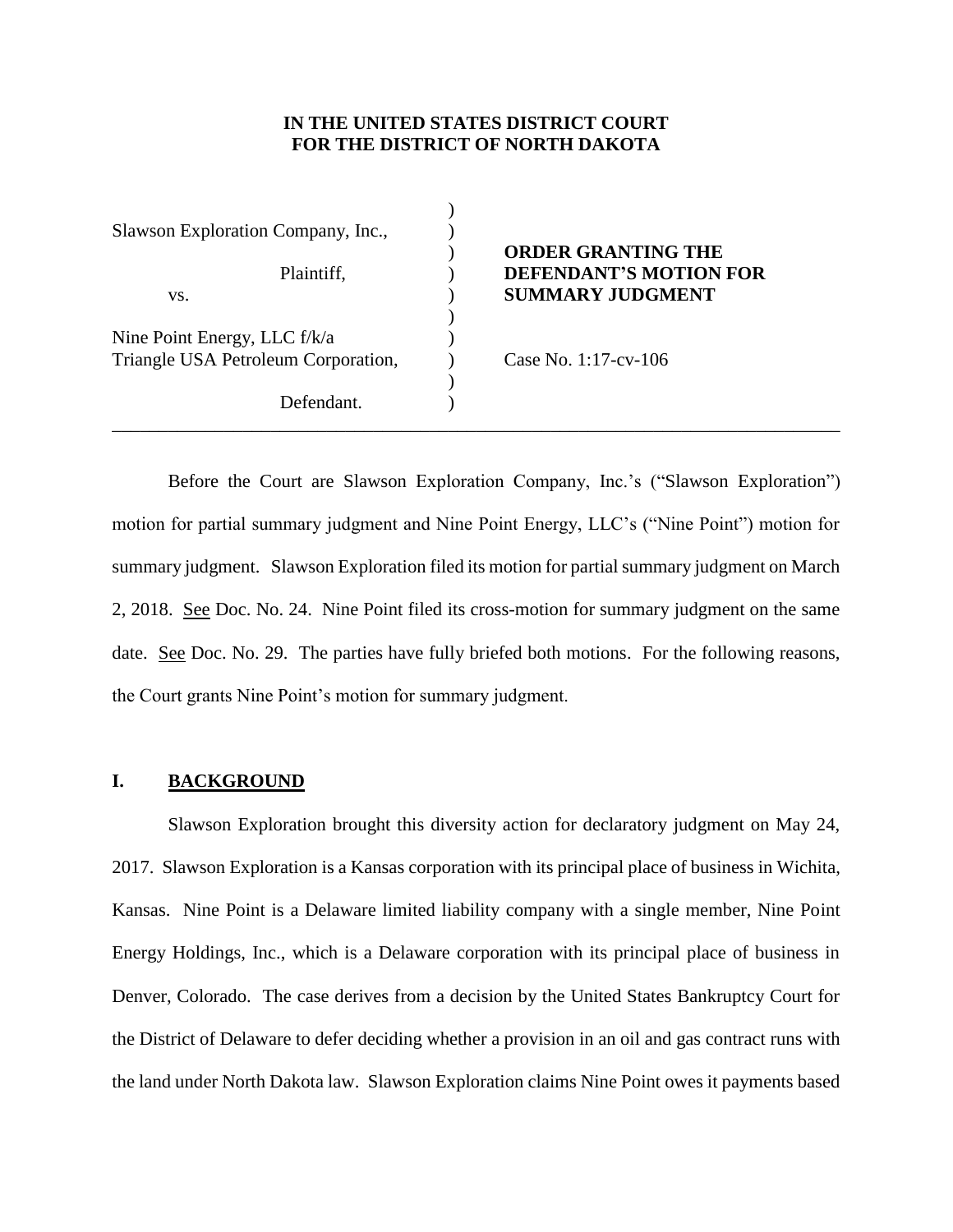on a provision in an oil and gas development agreement Slawson Exploration made with Nine Point's predecessor. The parties have framed the question before the Court to be whether the provision constitutes: (1) an interest in real property; (2) a covenant running with the land; or (3) an equitable servitude. Slawson Exploration estimates payments based on the provision to total approximately \$25,100,000. After an exhaustive consideration of the matter, the Court concludes the provision in question does not fall within any of the above categories.

In 2010, Slawson Exploration and Triangle Petroleum Corporation ("Triangle") entered into a contract titled "Exploration and Development Agreement with Area of Mutual Interest" ("EDA"). See Doc. No. 1-1. The EDA defined a project area, referred to as "Project X," in Williams and McKenzie Counties, North Dakota. At the time of the agreement, Slawson Exploration held leasehold interests in the Project X area; Triangle did not. According to the EDA's recitals, Slawson Exploration was "seeking partners to jointly acquire additional undeveloped leasehold interests in the Project Area," and Triangle "wish[ed] to participate with [Slawson Exploration] in evaluation, leasing, drilling, and development of the Project Area." The EDA provided the terms for their venture. The EDA was to be governed by Colorado law, "except with respect to substantive oil and gas and real property matters, which shall be governed and construed in accordance with the laws of the state of North Dakota." See Doc. No. 1-1, p. 5.

Pursuant to the EDA, Slawson Exploration agreed to sell 30% of its oil and gas leasehold interests in the project area to Triangle. In addition to paying a per acre price, Triangle agreed to pay Slawson Exploration "an amount equal to 10 percent" of Triangle's share of costs to drill and complete Project X wells for which it opted to participate.<sup>1</sup> This obligation to tender payment

 $\overline{\phantom{a}}$ 

<sup>1</sup>Oil and gas leasehold interests are often pooled into units of standard size. Lessees may opt to participate in the drilling of a well within the unit—i.e., share in the expenses incurred by the other well participants. See generally Summers Oil and Gas §§6:1-6:9 (3d ed. 2018).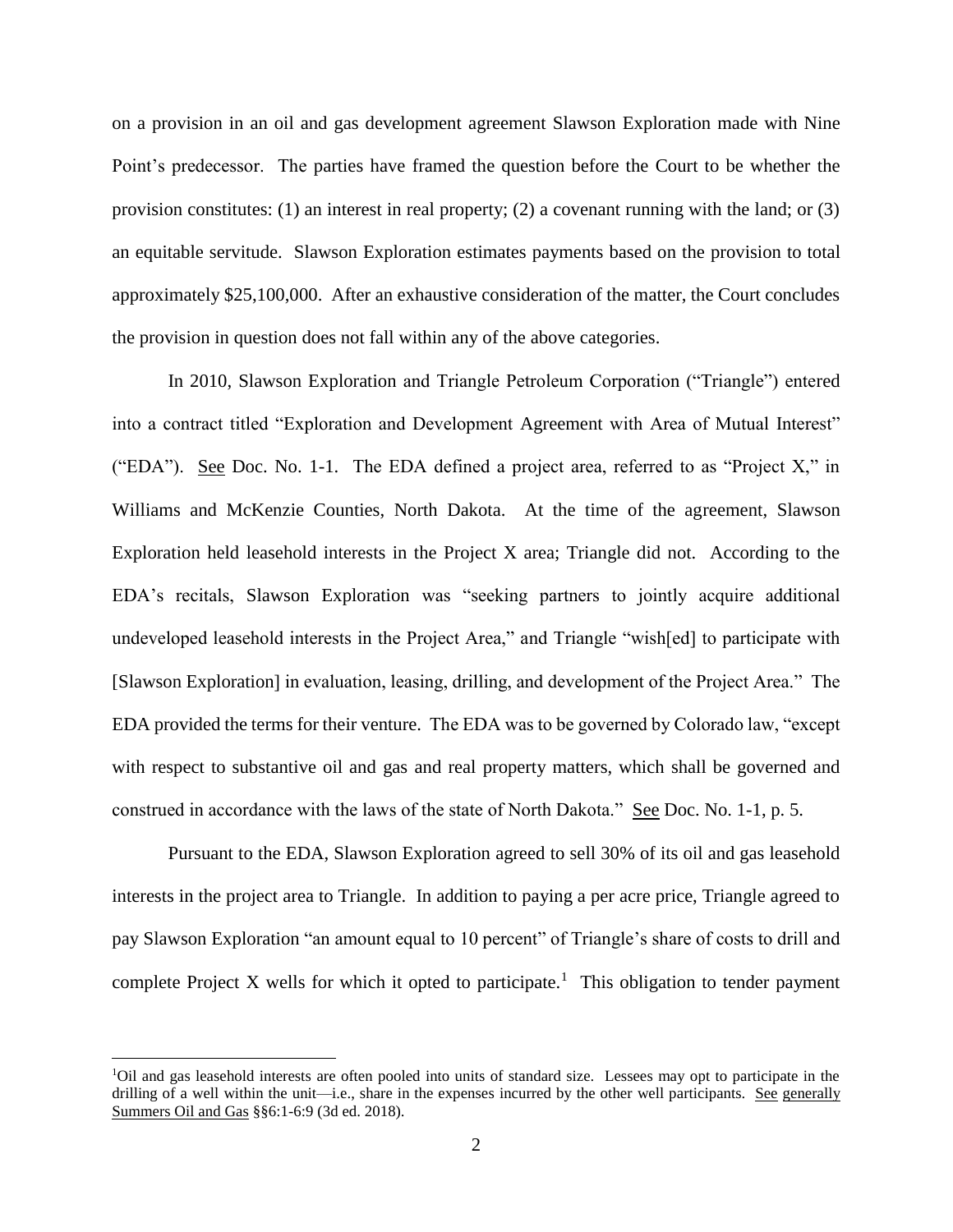based on drilling and completion costs is at the heart of the controversy. The parties refer to it as the "Promote Obligation" or the "10% Promote."

The EDA also contained a provision titled "AMI," which is an abbreviation for "area of mutual interest." This provision is expressly noted in the title of the EDA agreement—i.e., "Exploration and Development Agreement *with Area of Mutual Interest*." The relevancy of this provision to the dispute will become apparent later. In short, the parties disagree as to whether the area of mutual interest ("AMI") provision's inclusion, as well as the term's use in the broader agreement's title, affect the legal classification of the Promote Obligation. Under the AMI provision, the parties agreed they would offer any leasehold interest they acquired in the project area, at cost, in the proportion that each party owned under the EDA—i.e., 70% for Slawson Exploration and 30% for Triangle. Unlike the EDA, which was to last "for the term of each leasehold interest and any extension or renewal," the area of mutual interest provision had a fixed two-year term.

Although Triangle acquired 30% of Slawson Exploration's interests in the project area, Slawson Exploration retained title to the interests and held them in trust for Triangle. In March of 2011, Triangle purchased Slawson Exploration's 70% interest in certain Project X leases in Williams County. Slawson Exploration made two assignments to Triangle. The first conveyed Slawson Exploration's 70% interest. See Doc. No. 27-1. The second assignment conveyed the 30% interest Slawson Exploration was holding in trust for Triangle. See Doc. No. 27-2. The second assignment stated the EDA "shall control in the event of any inconsistency with this Assignment." It also stated "the covenants and conditions hereof . . . shall be covenants running with the oil and gas leases." Slawson Exploration later made additional partial assignments of Project X leasehold interests to Triangle, all of which were subject to the EDA and contained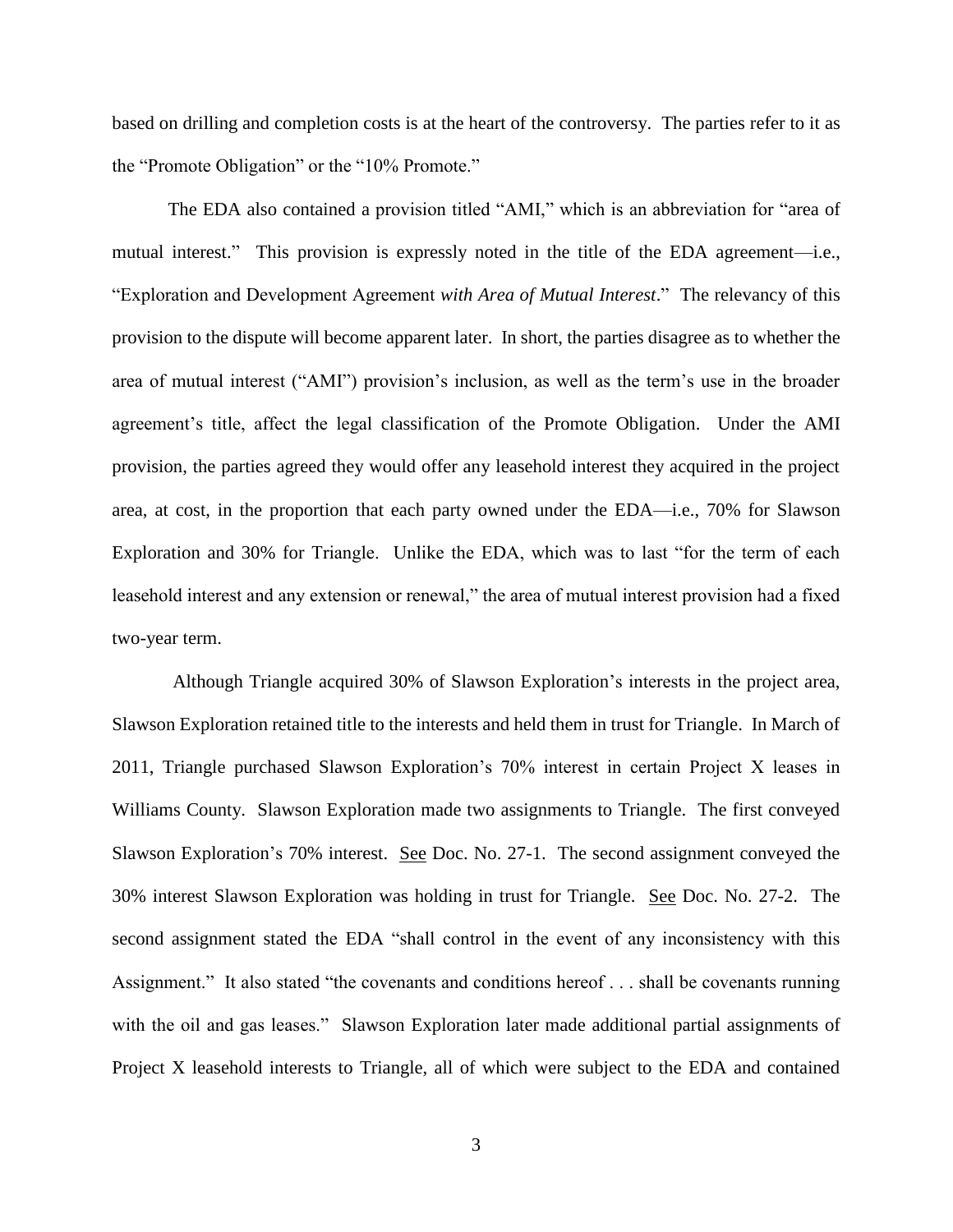language stating Slawson Exploration "is entitled to and does hereby specifically retain and reserve . . . the right to receive from [Triangle and its] successors and assigns, an amount equal to ten percent (10%) of the cost attributable to the interest assigned hereunder, of the drilling and completion costs for any and all wells drilled on the Subject Leases." See Doc. Nos. 27-3, 27-4, 27-5, 27-6, and 27-7.

In April of 2012, Triangle began conveying its interests in the Project X leases to its wholly owned subsidiary, Triangle USA Petroleum Corporation ("TUSA"). See Doc. No. 1-13. On June 29, 2016, TUSA filed a petition for Chapter 11 bankruptcy. Slawson Exploration filed a proof of claim seeking payment, pursuant to the Promote Obligation, on all wells TUSA elected to participate after TUSA filed its bankruptcy petition. The proof of claim stated:

Debtor may owe Slawson Exploration 10% Payments for wells that will be drilled in the future in leases subject to the Agreements, including Debtor's planned wells, and the estimated value of those future 10% Payments could be up to approximately \$25,100,000.

See Doc. No. 31-1, p. 9. Nine Point emerged from confirmation of the bankruptcy plan. The

Bankruptcy Court's confirmation order gave Slawson Exploration leave to commence litigation in

North Dakota to determine whether the Promote Obligation runs with the land under North Dakota

law:

Nothing in this Confirmation Order or the Plan shall constitute a determination of the rights and obligations of the Debtors, the Reorganized Debtors, and Slawson Exploration . . . pursuant to that certain Exploration Development Agreement with Area of Mutual Interest . . . by and between Slawson Exploration and [Triangle], including, without limitation, whether the [Promote Obligation] constitutes a covenant running with the land under applicable non-bankruptcy law. . . . Slawson Exploration may commence a declaratory-judgment action or other appropriate proceeding in North Dakota state court or another court of competent jurisdiction and proper venue seeking a determination whether the Promote Obligation runs with the land. . . . In the event a court of competent jurisdiction concludes that the Promote Obligation constitutes an *in personem* Claim against the Debtors, it shall be subject to full and final satisfaction, settlement, release, and discharge pursuant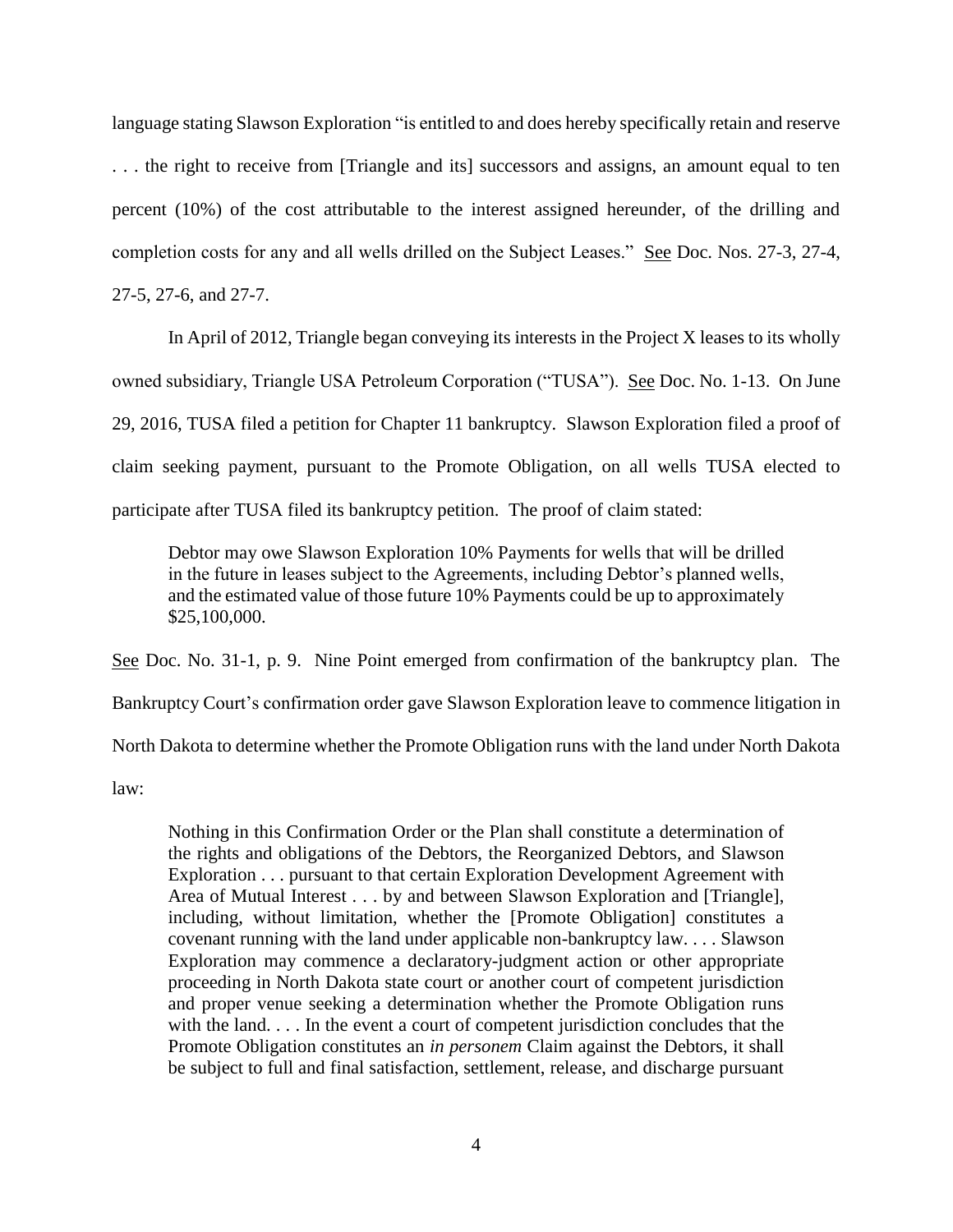to . . . the Plan to the same extent as any other pre-petition unsecured claim of the same Class.

See Doc. No. 1, pp 13-14.

Slawson Exploration brought this suit against Nine Point for declaratory judgment on May 24, 2017. Slawson Exploration asserts the Promote Obligation should be classified as a real property interest that binds successors. Slawson Exploration argues the Promote Obligation falls into at least one of the following real property interest categories: (1) a real covenant running with the land; (2) a free-standing real property interest; or (3) an equitable servitude. The Court concludes the Promote Obligation is personal in nature and does not fall within any of these categories.

## **II. STANDARD OF REVIEW**

Summary judgment is appropriate when the evidence, viewed in a light most favorable to the non-moving party, indicates no genuine issues of material fact exist and the moving party is entitled to judgment as a matter of law. Davison v. City of Minneapolis, 490 F.3d 648, 654 (8th Cir. 2007); see also Fed. R. Civ. P. 56(a). Summary judgment is not appropriate if there are factual disputes that may affect the outcome of the case under the applicable substantive law. Anderson v. Liberty Lobby, Inc., 477 U.S. 242, 248 (1986). A genuine issue of material fact is not the "mere existence of some alleged factual dispute between the parties." State Auto Ins. Co. v. Lawrence, 358 F.3d 982, 985 (8th Cir. 2004). Rather, an issue of material fact is genuine "if the evidence is such that a reasonable jury could return a verdict for the nonmoving party." Anderson, 477 U.S. at 248. The moving party always bears the burden of demonstrating the absence of a genuine issue of material fact. Celotex Corp. v. Catrett, 477 U.S. 317, 323 (1986). The non-moving party may not rely merely on allegations or denials; it must set out specific facts showing a genuine issue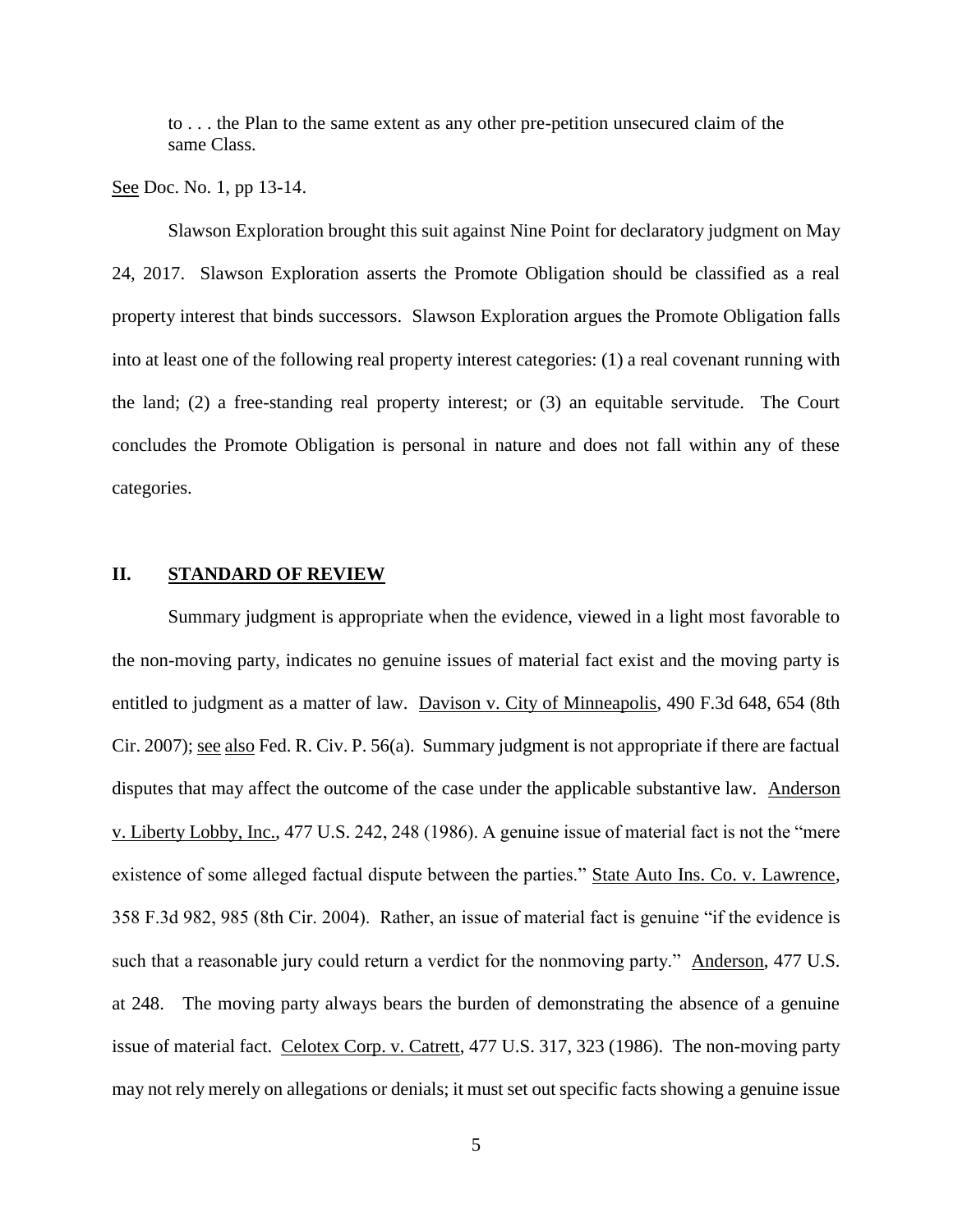for trial. Forrest v. Kraft Foods, Inc., 285 F.3d 688, 691 (8th Cir. 2002). The court must view the facts in the light most favorable to the non-moving party. Adickes v. S.H. Kress & Co., 398 U.S. 144, 157 (1970).

#### **III. WHETHER THE PROMOTE OBLIGATION IS A REAL COVENANT**

Covenants concerning property are either real or personal. A covenant that benefits the grantor personally "and serves no real benefit to the land" is a personal covenant. Beeter v. Sawyer Disposal LLC, 771 N.W.2d 282, 286 (N.D. 2009). Personal covenants are not inherently binding on successors to real estate. Id. On the other hand, real covenants are "appurtenant" to real property and are "said to run with the land" and bind successors. N.D. Cent. Code § 47-04-24. Real covenants are defined by statute in North Dakota. Id. A covenant must be "made for the direct benefit of the property" to run with the land and bind successors. N.D. Cent. Code § 47-04- 26; see also Beeter, at 286 ("if a covenant contained in a deed does not directly benefit the land as required by N.D.C.C. § 47-04-26, it is personal and enforceable only between the original parties to the deed."). Slawson Exploration claims the "Promote Obligation" benefits the land by spreading risk and facilitating development of the leasehold.<sup>2</sup> Nine Point disagrees. It argues the Promote Obligation is categorically not a real covenant under North Dakota law because it is an area of mutual interest<sup>3</sup> covenant and also because it constitutes consideration for the purchase of real property.

l

<sup>&</sup>lt;sup>2</sup> "Oil and gas leases are interests in real property in North Dakota." Kittleson v. Grynberg Petroleum Co., 876 N.W.2d 443, 450 (N.D. 2016).

<sup>&</sup>lt;sup>3</sup> "In general, the AMI is a contract to offer an option in future acquired leasehold or mineral interests within a particular geographic area." See e.g. Andrew Scott Graham, *Real or Personal?: the Area of Mutual Interest Covenant in the Williston Basin after Golden v. SM Energy Company*, 89 N.D. L. Rev. 241, 243 (2013).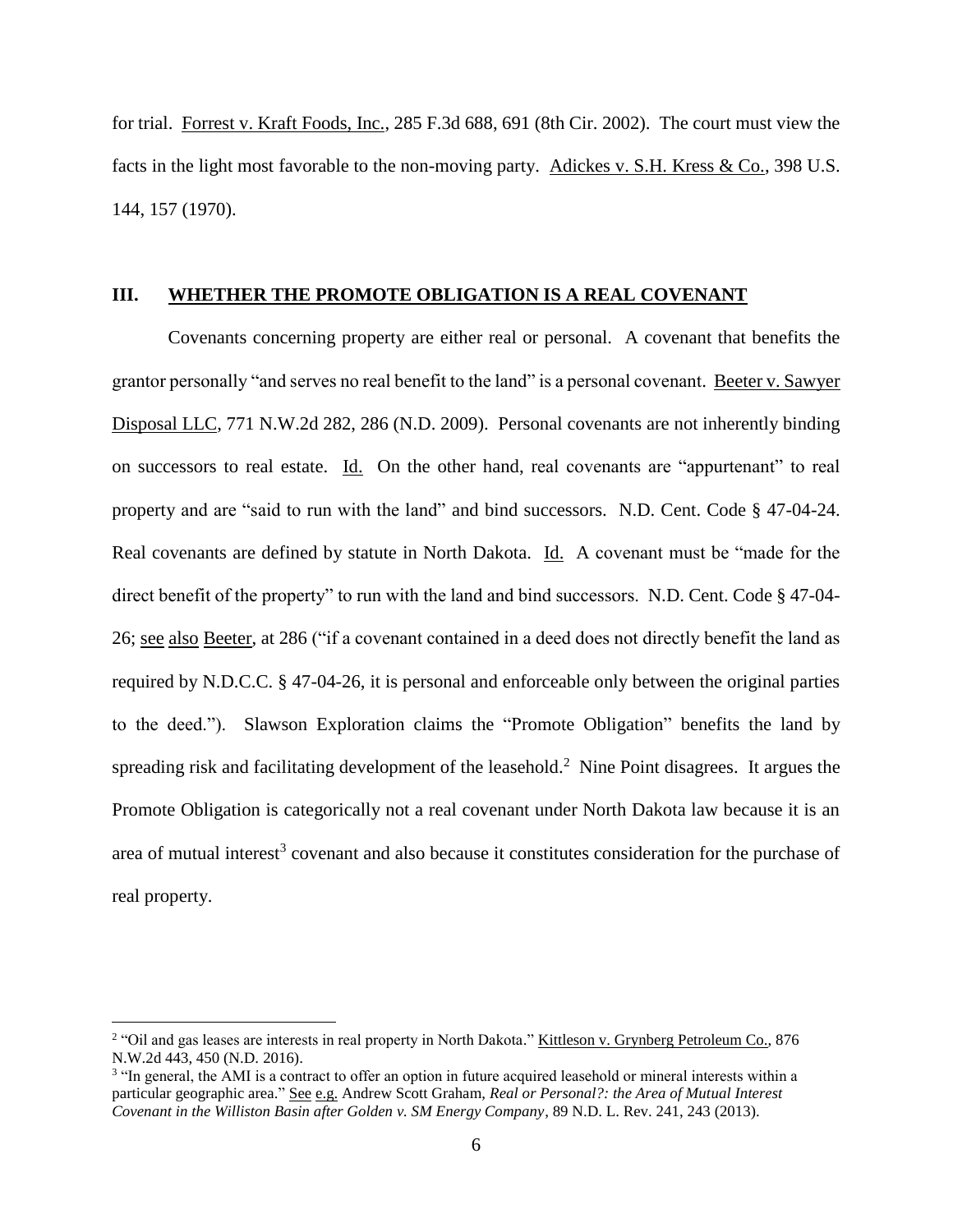## **A. WHETHER AMI COVENANTS ARE CATEGORICALLY BARRED FROM CLASSIFICATION AS REAL COVENANTS IN NORTH DAKOTA**

Nine Point characterizes the Promote Obligation as an "AMI Covenant" and asserts such covenants "categorically do not run with the land under North Dakota law." See Doc. No. 41, p. 2. Nine Point relies on *Spring Creek Exploration & Production Co., LLC v. Hess Bakken Investment II, LLC*, a case where the federal district court for the District of Colorado concluded that, if faced with the issue, "the North Dakota Supreme Court would find that AMI agreements are personal covenants that do not run with the land." No. 14-cv-00134, 2016 WL 9735145, at \*8 (D. Colo. Sept. 8, 2016) aff'd, 887 F.3d 1003 (10th Cir. 2018). Slawson Exploration takes issue with Nine Point's characterization of the Promote Obligation as an AMI covenant. In Slawson Exploration's words, "the AMI provision in the EDA . . . could be severed from the EDA and the 10% Promote would stand." See Doc. No. 40, p. 3. Slawson Exploration also argues that, to the extent *Spring Creek* holds AMI covenants are categorically personal in North Dakota, such a holding is a misstatement of the law.

*Spring Creek* dealt with an agreement in which one party promised to pay an overriding royalty on leases it acquired in an area in Williams County, North Dakota, in exchange for a promise by other parties not to compete—i.e., acquire any other interest—in that area. 2016 WL 9735145, at \*8. One issue in the dispute was whether the AMI agreement constituted a real covenant running with the land under North Dakota law. Id. at \*7-8. The district court analyzed *Golden v. SM Energy Co.*, 826 N.W.2d 610 (N.D. 2013), a case where the North Dakota Supreme Court was tasked with determining whether an AMI agreement bound a successor in interest. Id. However, the *Golden* litigants had stipulated their AMI agreement was a personal covenant that did not run with the land. Golden, at 615. Given this stipulation, the North Dakota Supreme Court analyzed the case under the law of assignments. Id. *Golden* has generated speculation on the issue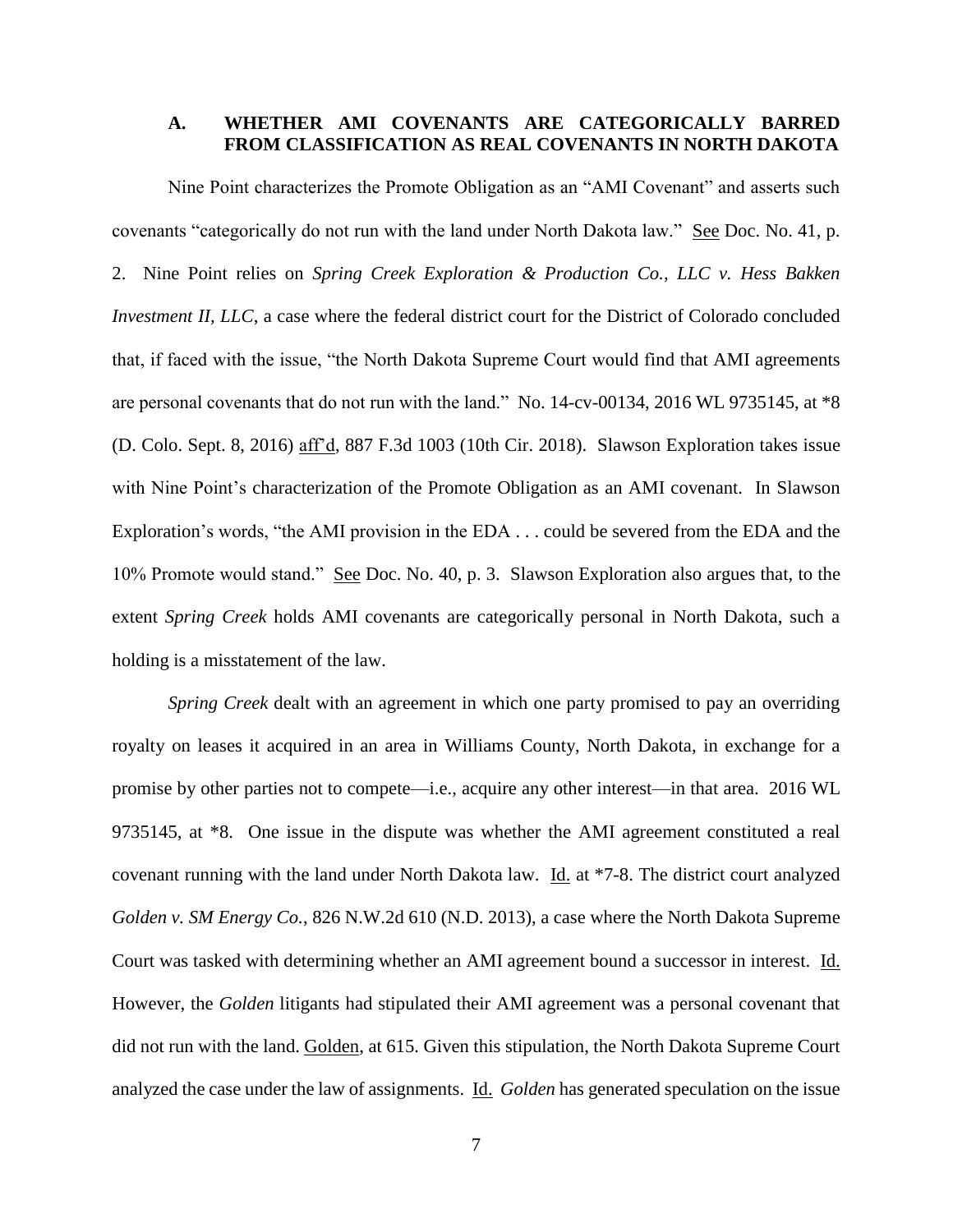of whether AMI agreements are considered real or personal covenants in North Dakota, but it did not expressly decide the matter. 4

 The Colorado federal district court concluded that, by adopting the *Golden* litigants' stipulation that the AMI agreement was a personal covenant, the North Dakota Supreme Court implied all AMI agreements are personal covenants that do not run with the land. Spring Creek, 2016 WL 9735145 at \*8 ("Although *Golden* did not expressly hold that all area of mutual interest agreements are personal covenants, such [a] finding is a necessary implication of the North Dakota Supreme Court's holding."). The Tenth Circuit Court of Appeals agreed, noting: "we find it instructive that the [*Golden*] court's opinion did not indicate any reluctance to accept the parties' stipulation. And no justice wrote separately to caution that the issue remains unresolved." 887 F.3d at 1029.

This Court is not convinced *Golden* settled the matter by creating a universal rule. The issue of how to classify the AMI covenant in *Golden* was not before the North Dakota Supreme Court because of the parties' stipulation. Moreover, and as a more practical matter, there is no standard form AMI agreement.<sup>5</sup> Parties may negotiate different forms of AMI agreements with different terms.<sup>6</sup> It is unlikely the North Dakota Supreme Court would create a blanket rule treating

 $\overline{\phantom{a}}$ 

<sup>4</sup> Compare Graham, *supra* note 3, at 244 ("following *Golden*, assignees of mineral or leasehold title cannot foreclose the possibility than an AMI can exist as a real covenant in North Dakota") with Scott Lansdown, *Golden v. SM Energy Company and the Question of Whether an Area of Mutual Interest Covering Oil and Gas Rights is Binding on Successors and Assigns*, 89 N.D. L. Rev. 267, 294 (2013) ("It is safe to say that *Golden* confirms that in North Dakota an AMI will generally not be deemed a covenant running with the land").

<sup>5</sup> Lansdown, *supra* note 4, at 271. (discussing different types of AMI Agreements and noting "there is no standard 'model form' of AMI, and there is a wide variety in the types of AMI agreements.").

<sup>6</sup> See John S. Lowe, *Analyzing Oil and Gas Farmout Agreements*, 41 Sw. L.J. 759, 844 (1987) "An AMI provision gives [the parties] the right to share in interests acquired by the other in a designated contract area . . . *upon agreed terms*.") (emphasis added).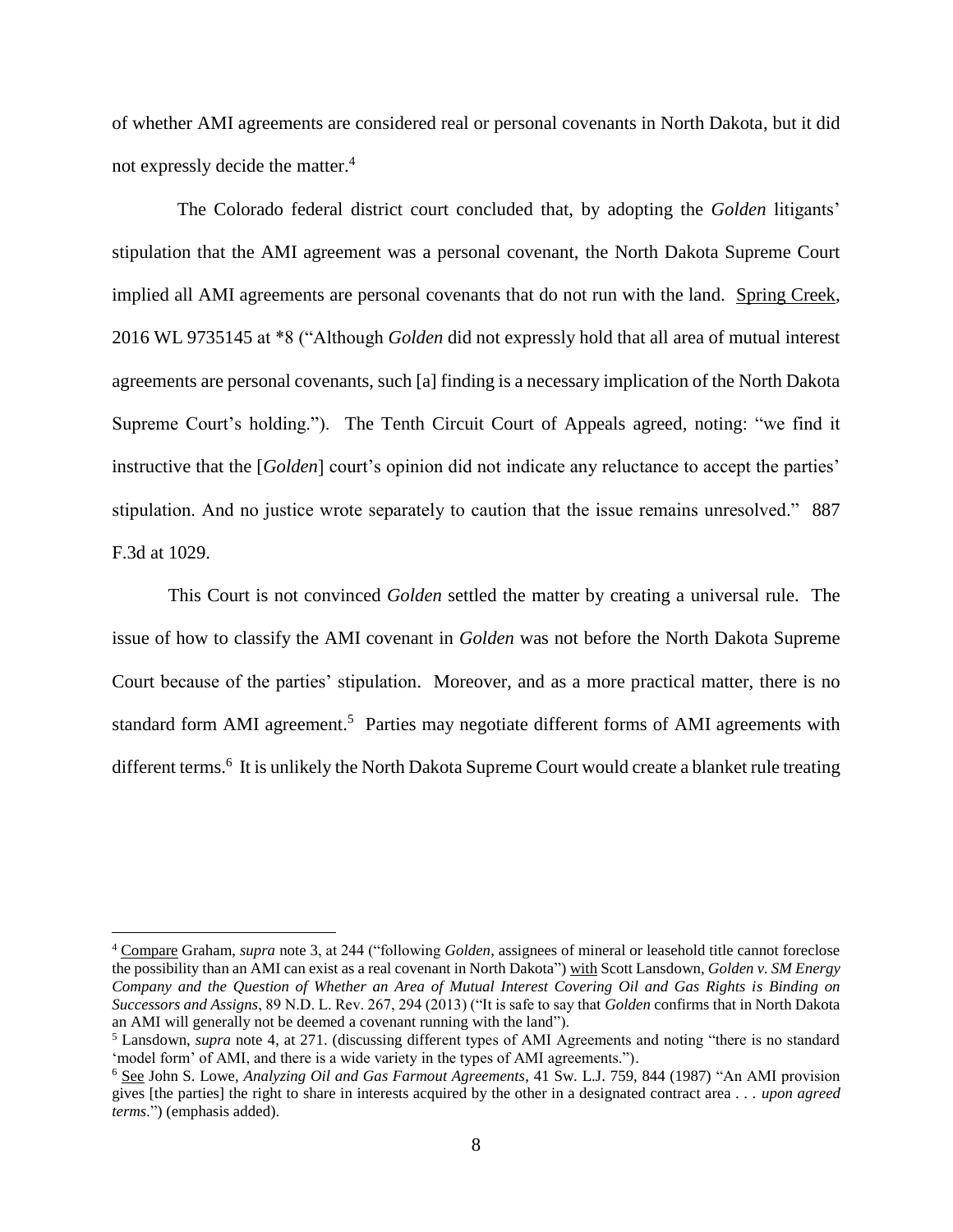all provisions in every AMI agreement the same simply based on the title of the agreement or covenant. 7

The requirements for real covenants are codified in North Dakota. See N.D. Cent. Code § 47-04-25; see also Spring Creek, 887 F.3d at 1027 ("Covenants that run with North Dakota land are defined by statute."). The more-workable approach is to examine the specific covenant in question and determine if it meets the statutory requirements.<sup>8</sup> The Court will apply that approach to the Promote Obligation, but it first turns to Nine Point's other categorical argument—that any covenant constituting consideration for the purchase of real property is barred from being a real covenant in North Dakota.

## **B. WHETHER COVENANTS CONSTITUTING CONSIDERATION FOR THE PURCHASE OF REAL PROPERTY ARE CATEGORICALLY BARRED FROM CLASSIFICATION AS REAL COVENANTS IN NORTH DAKOTA**

Nine Point asserts there is a "well-established" and "absolute" rule in North Dakota "that consideration for land is a personal covenant that does not run with the land." See Doc. No. 41, p. 6. According to Nine Point, "the North Dakota Supreme Court has already decided that so long as a covenant is deemed to be consideration it is *ipso facto* a personal covenant, regardless of whatever other putative effects it may have on the land." Id.

The case Nine Point relies on is *Beeter v. Sawyer Disposal LLC*, 771 N.W.2d 282 (N.D. 2009). Property containing a landfill was conveyed by warranty deed. Id. at 284. The warranty

 $\overline{\phantom{a}}$ 

Indeed, even if the parties themselves call an agreement a "real covenant" that does not make it such: "The rule is settled that regardless of the intention of the parties, a covenant will run with the land . . . only if the covenant complies with certain legal requirements." Beeter, 771 N.W.2d at 286 (internal quotation omitted).

<sup>8</sup> The *Spring Creek* court acknowledged this much in its opinion: "North Dakota law treats AMI covenants as it would any other covenant, as Plaintiffs themselves acknowledge. *See* Aplt. Reply Br. at 19 ('The North Dakota Supreme Court would look to the North Dakota statutes on covenants running with the land . . . to decide this issue . . . .')." (alteration in original). 887 F.3d at 1029.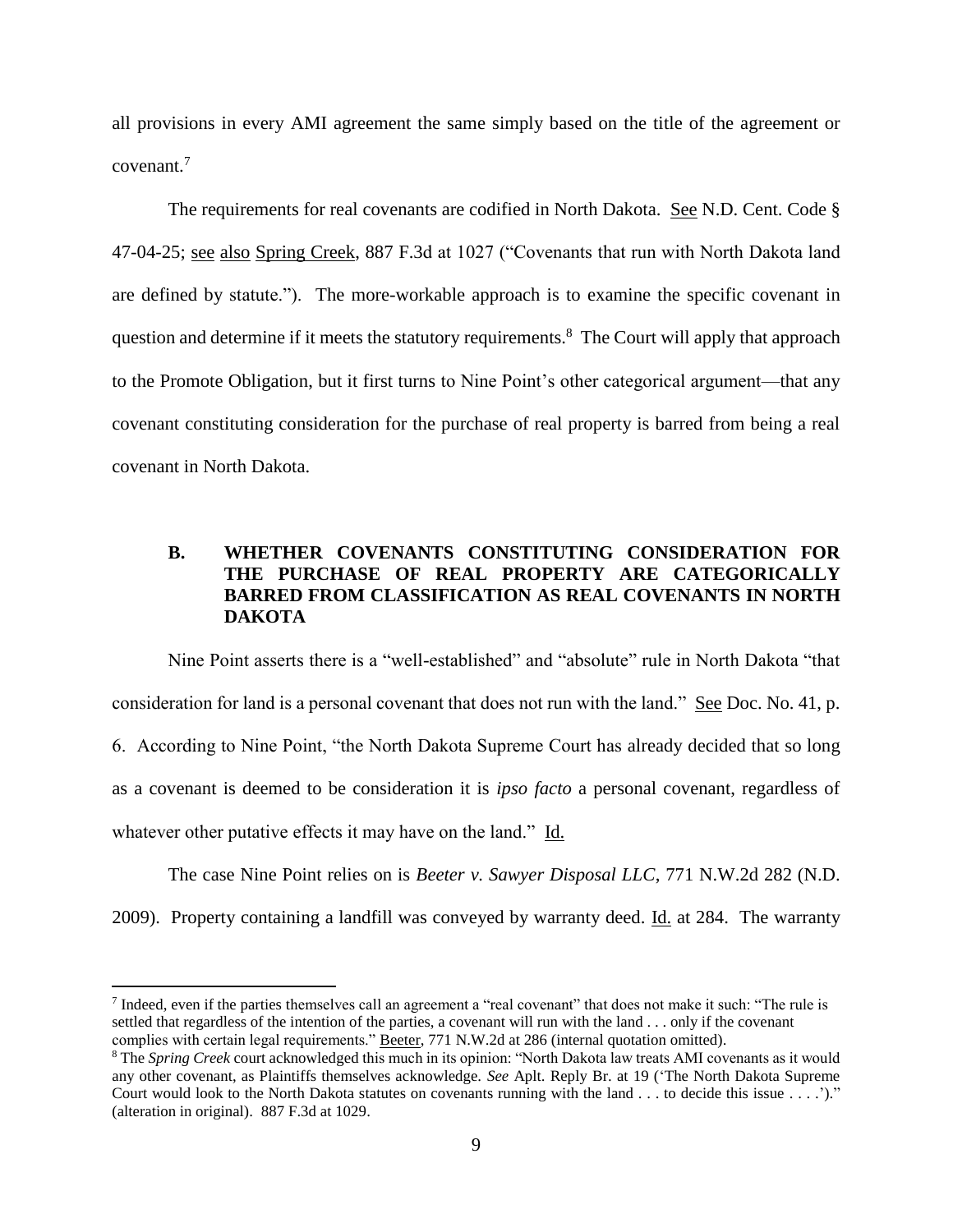deed included a covenant requiring the grantee and its successors to pay the grantor perpetual payments based on revenues generated from waste disposal on and around the property. Id. The deed contained language stating the covenant "is perpetual and a covenant running with the real estate." Id. A successor owner refused to pay the grantor, and the grantor sued the successor owner. Id. The North Dakota Supreme Court ultimately decided the covenant did not run with the land:

The covenant in the deed in this case requiring payment of six percent of gross revenues from waste disposal operations does not in any manner benefit the land. It is a purely personal benefit to the [grantor] and appears, in fact, to be part of the consideration and payment for the land. The district court correctly concluded that the covenant did not benefit the land and did not run with the land.

Id. at 286. The *Beeter* court recognized that, under North Dakota's statutory scheme, a real covenant must have a direct benefit to the property. Id. ("if a covenant contained in a deed does not directly benefit the land as required by N.D.C.C. § 47-04-26, it is personal"). The North Dakota Supreme Court then concluded the covenant at issue "does not in any manner benefit the land." Id. The court's comment that the covenant "appears, in fact, to be part of the consideration" does not support Nine Point's sweeping assertion that any covenant constituting real property is "*ipso facto* a personal covenant." See Doc. No. 41, p. 6.

## **C. WHETHER THE "PROMOTE OBLIGATION" MEETS NORTH DAKOTA'S STATUTORY REQUIREMENTS FOR REAL COVENANTS**

Under North Dakota's statutory scheme, a covenant must be "made for the direct benefit of the property" to be a real covenant that binds successors in North Dakota. N.D. Cent. Code § 47-04-26; see also Beeter, 771 N.W.2d at 286 ("if a covenant contained in a deed does not directly benefit the land as required by N.D.C.C. § 47-04-26, it is personal and is enforceable only between the original parties to the deed"). The Promote Obligation is a promise by Triangle to pay Slawson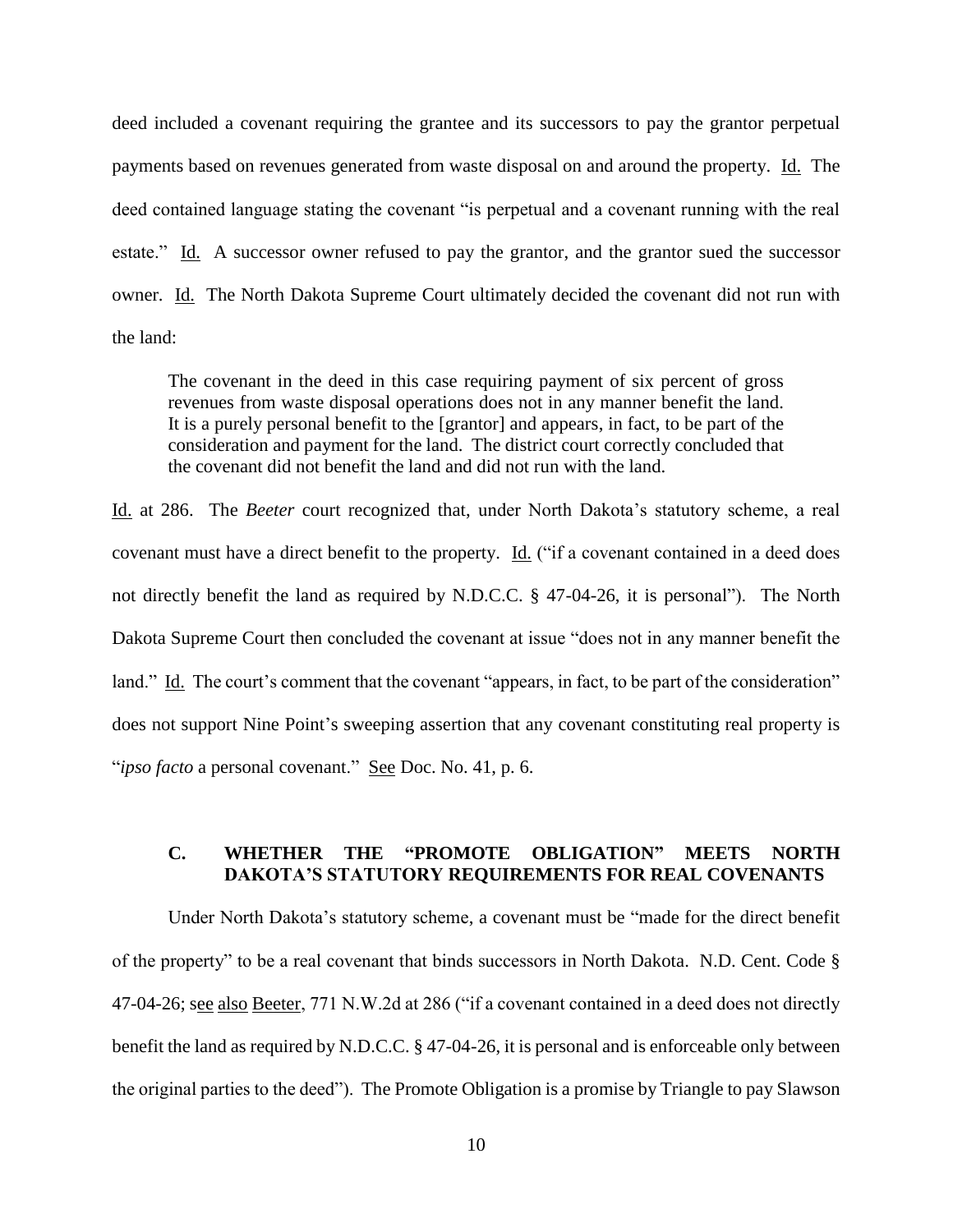Exploration "an amount equal to 10 percent" of Triangle's drilling costs for Project X wells in which Triangle elects to participate. See Doc. No. 1-1, p. 2. Slawson Exploration claims this promise was made for the direct benefit of the leasehold. Slawson Exploration reasons that the Promote Obligation spreads cost, and cost spreading increases the likelihood that drilling operations will take place. According to Slawson Exploration's logic, because drilling operations constitute improvements to the leasehold, the Promote Obligation was made for the direct benefit of the property.

Slawson Exploration claims *Wheeler v. Southport Seven Planned Unit Development* supports its argument. 821 N.W.2d 746 (N.D. 2012). Slawson Exploration notes *Wheeler* "treated a covenant to pay money for improvements, repairs, or maintenance to real property as providing a direct benefit to the property as a matter of law." See Doc. No. 38, p. 4. In *Wheeler*, the North Dakota Supreme Court upheld a district court's decision that a homeowners' association had authority to charge assessments for lawn care and snow removal based on a covenant in a planned unit development declaration. Wheeler, at 755. Slawson Exploration likens the Promote Obligation to the covenant in *Wheeler*.

Slawson Exploration's argument is unconvincing. The Promote Obligation is not a promise to pay for the development or maintenance of property; it is a promise to pay Slawson Exploration "an amount equal to 10 percent" of Triangle's share of drilling costs. To be clear, the Promote Obligation is not payable to Slawson Exploration based on expenses Slawson Exploration incurs developing the property as the drilling operator. Slawson Exploration is entitled to the Promote Obligation even when another party drills and operates the well. See Doc. No. 25, pp. 7-8 (explaining Slawson Exploration was unable to calculate the Promote Obligation payments Triangle owed for wells operated by third parties after assignments were made to Triangle because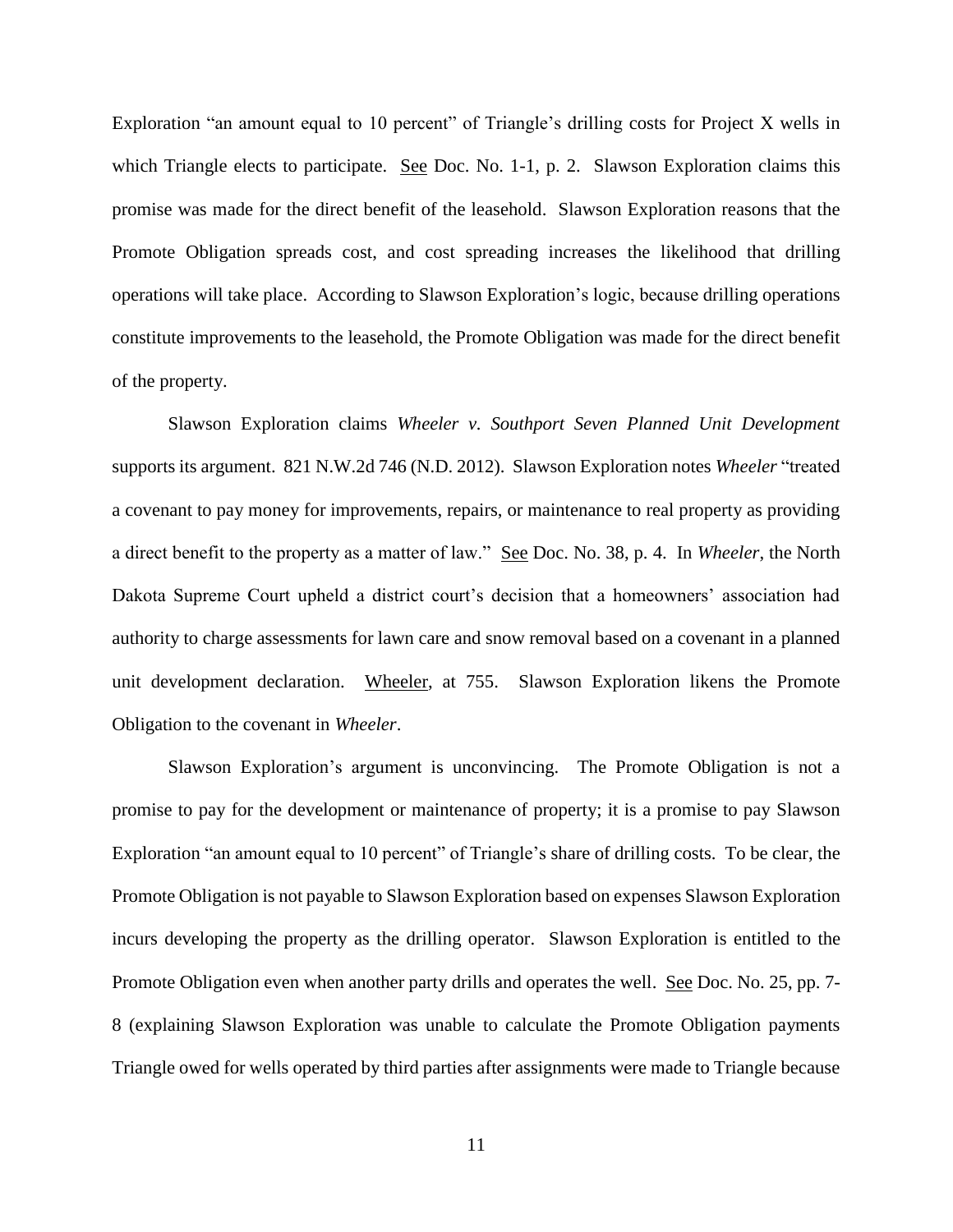those operators communicated directly with Triangle). Slawson Exploration suggests the savings it recoups from the Promote Obligation's cost-shifting allows it to drill additional wells and further develop the property, but there is clearly no requirement for Slawson Exploration to allocate its savings in such a manner. The Promote Obligation is distinct from the covenant in *Wheeler* to pay for lawn care or snow removal.

The Promote Obligation is better characterized as a contractual term negotiated by the parties in contemplation of their economic interests and positions—i.e., a personal covenant. As Slawson Exploration has noted, the Promote Obligation constituted consideration paid to Slawson Exploration, and it "facilitated Triangle's ability to obtain a large leasehold position by allowing it to pay a portion of its acquisition costs as wells were drilled, lowering its barrier to entry." See Doc. No. 25, pp. 18-19. Because the Promote Obligation was not "made for the direct benefit of the land," the Court finds the Promote Obligation does not satisfy the requirements for real covenants in North Dakota. See N.D. Cent. Code 47-04-26.

#### **IV. WHETHER THE PROMOTE OBLIGATION IS A REAL PROPERTY INTEREST**

Slawson Exploration also asserts the Promote Obligation is a real property interest carved out of the various leasehold estates it assigned to Triangle. The North Dakota Supreme Court has rejected a similar "novel theory." See Beeter, 771 N.W.2d at 287. In *Beeter*, the facts of which are discussed above, the grantor argued the covenant at issue—a perpetual payment based on revenues generated by waste disposal on the subject property—could be treated as a royalty interest. Id. The North Dakota Supreme Court declined the grantor's "invitation to recognize a new property right in the nature of a royalty interest." Id. The Court explained:

The Beeters have not cited a single case holding that a similar percentage payment included in a covenant in a deed was enforceable against subsequent purchasers as a royalty interest, perpetual rent, ground rent, or profit a prendre. The Beeters invite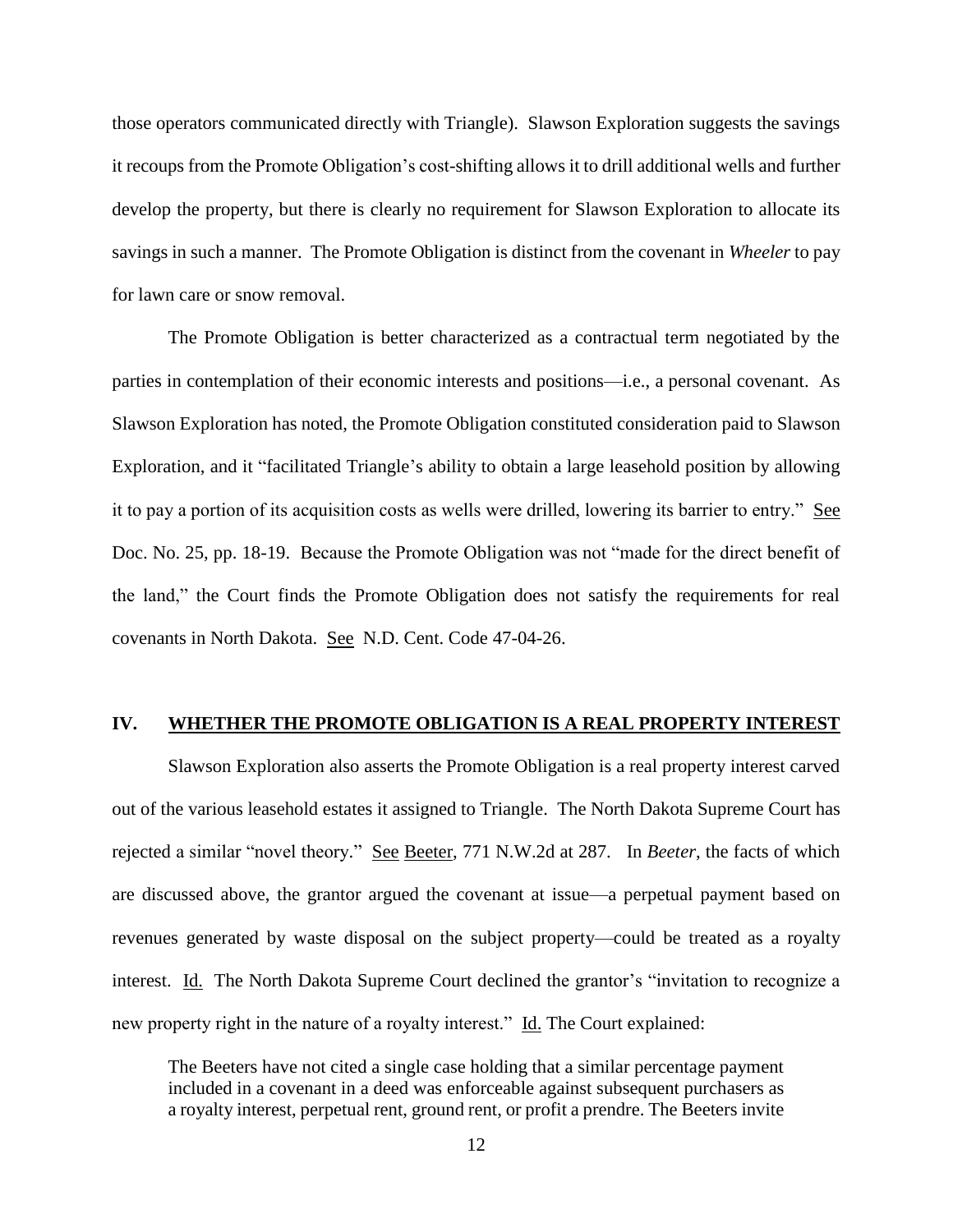us, however, to create a new real property right recognizing a party's interest in collecting payments under such a covenant. The Beeters are simply trying to force this "square peg" deed covenant into "round hole" theories in an attempt to bind Sawyer, when the dispositive issue is whether it is a covenant which runs with the land. It is not, and the Beeters' attempt to "shoehorn" this fact situation into other inapplicable legal theories is unavailing.

Id. at 287. The logic Slawson Exploration relies on—that the Promote Obligation is akin to an overriding royalty interest—has thus already been rejected by the North Dakota Supreme Court. Perpetual percentage-based fees paid as consideration are not a recognized property interest in North Dakota. Slawson Exploration's argument fails.

## **V. WHETHER THE "PROMOTE OBLIGATION" IS AN EQUITABLE SERVITUDE**

Slawson Exploration also argues "at minimum" the Court should enforce the Promote Obligation as an equitable servitude. North Dakota has no case law expressly recognizing equitable servitudes, and the state's statutory scheme only mentions the term, in passing, in the context of condominium developments.<sup>9</sup> This is unsurprising, as the distinction between real covenants and equitable servitudes has eroded. The Restatement (Third) of the Law of Property (Servitudes) has done away with both terms because the distinctions between them have been reduced over time "to the point where they made little difference . . . ." § 1.4 (Am. Law Inst. 2000).

Because continued use of the terms "real covenant" and "equitable servitude" perpetuates the idea that there is a difference between covenants at law and in equity, which at best tends to generate confusion, and at worst may lead lawyers and judges to focus on irrelevant questions or reach erroneous results, those terms have been dropped in this Restatement in favor of the term "covenant running with land."

Id.

 $\overline{a}$ 

<sup>9</sup> Under N.D. Cent. Code § 47-04.1-04, a condominium declaration "shall be [an] enforceable equitable servitude[] where reasonable."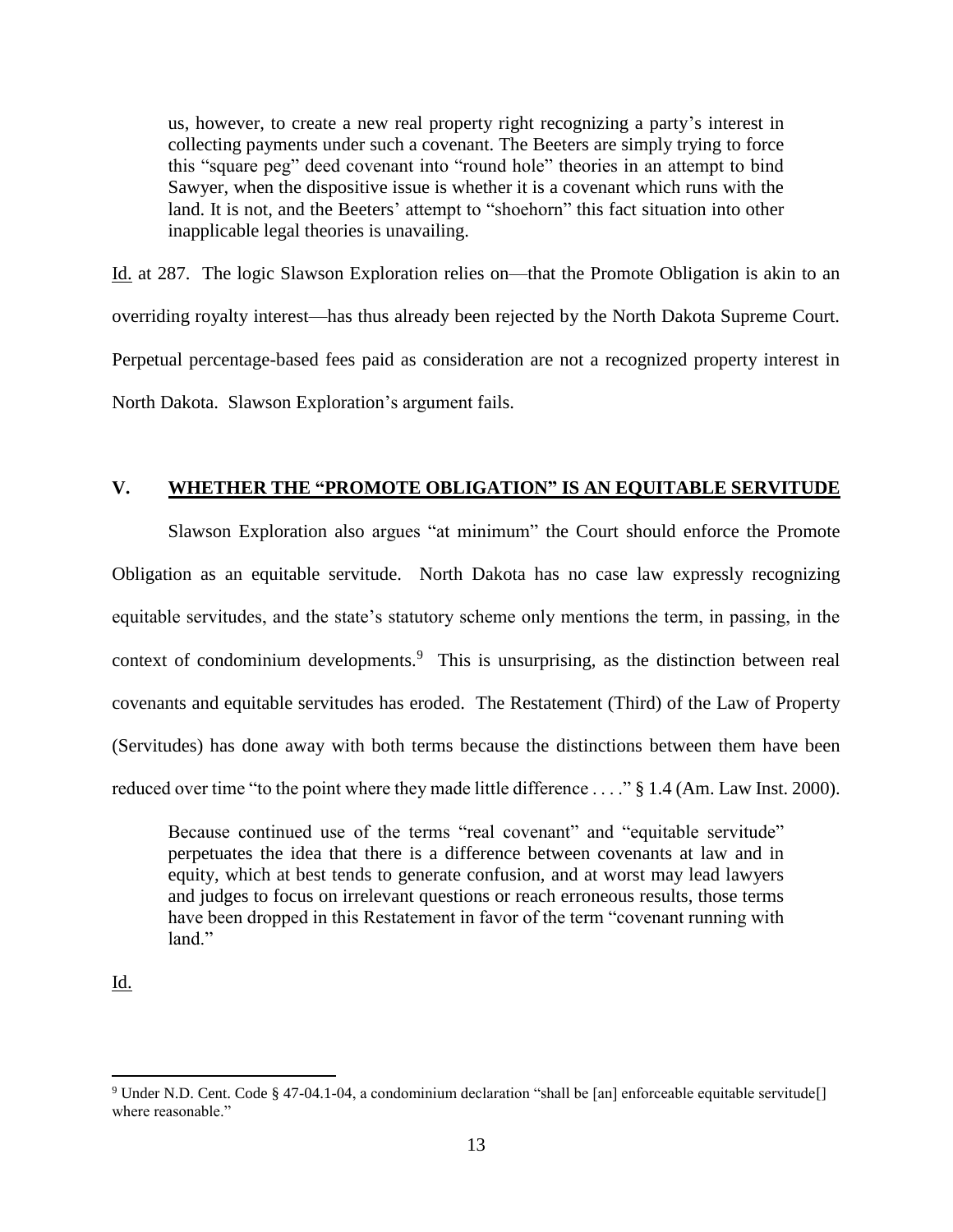Nine Point asserts the remedy of an equitable servitude, even if available in North Dakota, is inapplicable because equitable servitudes still must touch and concern the land. The Court agrees. For covenants to be enforced in equity, it is "generally agreed . . . that the covenants must concern the land or its use in a direct, and not a collateral way, and that the subsequent grantee must have notice of the covenant, either actual or constructive." 20 Am. Jur. 2d Covenants, Conditions, and Restrictions § 45; see also John E. Cribbet & Corwin W. Johnson, Principles of the Law of Property 383 (3d ed. 1989) ("Promises do not become real covenants or equitable servitudes unless they 'touch and concern' the estates in land to which they are sought to be attached."). The basis for the touch and concern requirement has been described as follows:

The purpose of this requirement is said to be to prevent the serious restraint on alienability of land that might occur if landowners could impose upon subsequent owners obligations totally unrelated to the land of either party. If there were no touch and concern requirement, a grantor of land could, for example, aid the grantor's favorite charity by obtaining for the grantee a covenant expressly binding the grantee and the grantee's successors to contribute sums of money annually forever to that charity.

Cribbit & Johnson, supra, at 383. As the Court has explained, the Promote Obligation is best characterized as a contractual term negotiated by the parties in contemplation of their economic interests. The Court declines Slawson Exploration's invitation to apply equitable principles of property law to this type of personal obligation.

## **VI. CONCLUSION**

The Court has carefully reviewed the entire record, the parties' filings, and the relevant law. Suffice it to say there is scant case law in North Dakota or elsewhere that specifically addresses the complex legal issues presented in this civil dispute. For the reasons set forth above,